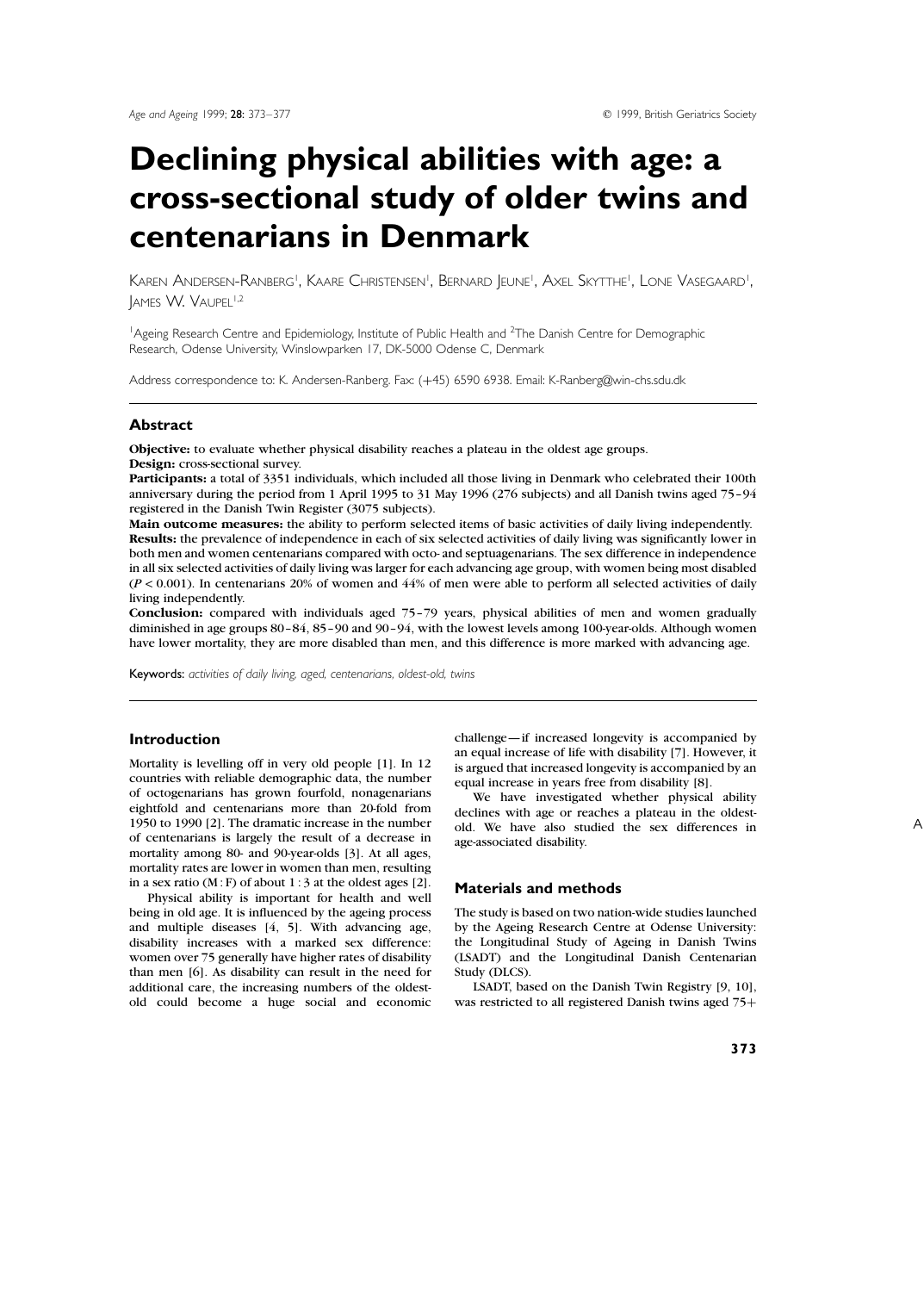before 1 January 1995 who had not emigrated permanently [11]. In this study, 2383 of 3075 subjects aged 75–94 were interviewed at home by 100 interviewers from February to April 1995 (a participation rate of 77.5%). A proxy respondent was sought when the twin was unable to answer because of mental incapacity or severe deafness. In this study we excluded those aged 95 years and older as the sample size was small (24 people).

The DLCS is a clinical epidemiological survey of all persons living in Denmark who celebrated their 100th birthday during the period 1 April 1995–31 May 1996 (276 people). The addresses of all centenarians in the study population were obtained from the central person registry using the personal identification number of each centenarian. About two weeks after their 100th birthday, all centenarians received a letter explaining the study and asking permission for a geriatrician and a geriatric nurse to visit them for an interview and physical examination. A proxy respondent was sought when the centenarian was unable to answer. A total of 207 (75%) centenarians (162 women and 45 men) participated.

#### **Non-participants**

In both studies all non-participants, including those who died before the interview, were registered by age, sex and type of housing.

instrument which has previously been used and validated in Denmark [12–16]. All the items refer to what the participant was able to do on the day of the interview.

We have chosen to focus on five most basic self-care ADLs: (i) transferring from bed and chair, (ii) walking indoors, (iii) dressing the upper half of the body, (iv) dressing the lower half and (v) using the toilet. To compare these five basic self-care activities with a more demanding activity, we have included 'walking outdoors in fine weather'.

#### **Statistical methods**

Differences in type of housing between participants and non-participants were tested with a  $\chi^2$ -test. For each of six ADL items, a prevalence proportion ratio (PPR) of remaining independent was calculated for each age group using the 75–79-year-olds as a reference group. Confidence intervals around PPRs were calculated using the standard error of log<sub>e</sub>(PPR), and assuming normal distribution of log<sub>e</sub>(PPR). The centenarians were also compared separately with octoand nonagenarians. The gender difference between age groups in the ability of performing all the six selected ADL items independently was tested with the Mantel– Haenszel test.

#### **Results**

## **Assessment of activities of daily living (ADLs)**

Both the LSADT and the DLCS assess ADL with an

There were only minor differences in the response rates in the different age groups. More men than women participated (women: 75.6%, men: 80.8%,

Table 1. Ability of women to perform each of six selected activities of daily living (ADLs) independently

| <b>ADL</b>                       | Age group (years)        |                          |                          |                         |                    |  |  |
|----------------------------------|--------------------------|--------------------------|--------------------------|-------------------------|--------------------|--|--|
|                                  | $75 - 79$<br>$(n = 615)$ | $80 - 84$<br>$(n = 493)$ | $85 - 89$<br>$(n = 326)$ | $90 - 94$<br>$(n = 99)$ | 100<br>$(n = 162)$ |  |  |
| Transferring from bed/chair      |                          |                          |                          |                         |                    |  |  |
| PPR (and 95% CI)                 |                          | 0.96(0.93, 0.99)         | 0.89(0.85, 0.94)         | 0.78(0.70, 0.88)        | 0.68(0.61, 0.76)   |  |  |
| $\boldsymbol{n}$                 | 595                      | 457                      | 282                      | 75                      | 107                |  |  |
| Walking indoors                  |                          |                          |                          |                         |                    |  |  |
| PPR (and 95% CI)                 | $\mathbf{1}$             | 0.97(0.94, 0.99)         | 0.90(0.86, 0.94)         | 0.78(0.70, 0.87)        | 0.63(0.56, 0.71)   |  |  |
| $\boldsymbol{n}$                 | 598                      | 463                      | 284                      | 75                      | 99                 |  |  |
| Using the toilet                 |                          |                          |                          |                         |                    |  |  |
| PPR (and 95% CI)                 | -1                       | 0.96(0.93, 0.99)         | 0.87(0.83, 0.91)         | 0.70(0.61, 0.81)        | 0.58(0.50, 0.66)   |  |  |
| $\boldsymbol{n}$                 | 591                      | 453                      | 272                      | 67                      | 90                 |  |  |
| Dressing upper half              |                          |                          |                          |                         |                    |  |  |
| PPR (and 95% CI)                 |                          | 0.93(0.90, 0.97)         | 0.87(0.83, 0.92)         | 0.72(0.63, 0.82)        | 0.44(0.36, 0.52)   |  |  |
| $\boldsymbol{n}$                 | 590                      | 442                      | 272                      | 68                      | 68                 |  |  |
| Dressing lower half              |                          |                          |                          |                         |                    |  |  |
| PPR (and 95% CI)                 |                          | 0.93(0.90, 0.96)         | 0.86(0.81, 0.90)         | 0.69(0.60, 0.80)        | 0.33(0.26, 0.41)   |  |  |
| $\boldsymbol{n}$                 | 586                      | 437                      | 266                      | 65                      | 51                 |  |  |
| Walking outdoors in fine weather |                          |                          |                          |                         |                    |  |  |
| PPR (and 95% CI)                 | 1                        | 0.82(0.77, 0.88)         | 0.60(0.54, 0.68)         | 0.50(0.39, 0.63)        | 0.33(0.26, 0.43)   |  |  |
| $\boldsymbol{n}$                 | 524                      | 344                      | 168                      | 42                      | 46                 |  |  |

PPR, prevalence proportion ratio (youngest age group as reference); 95% CI, 95% confidence interval.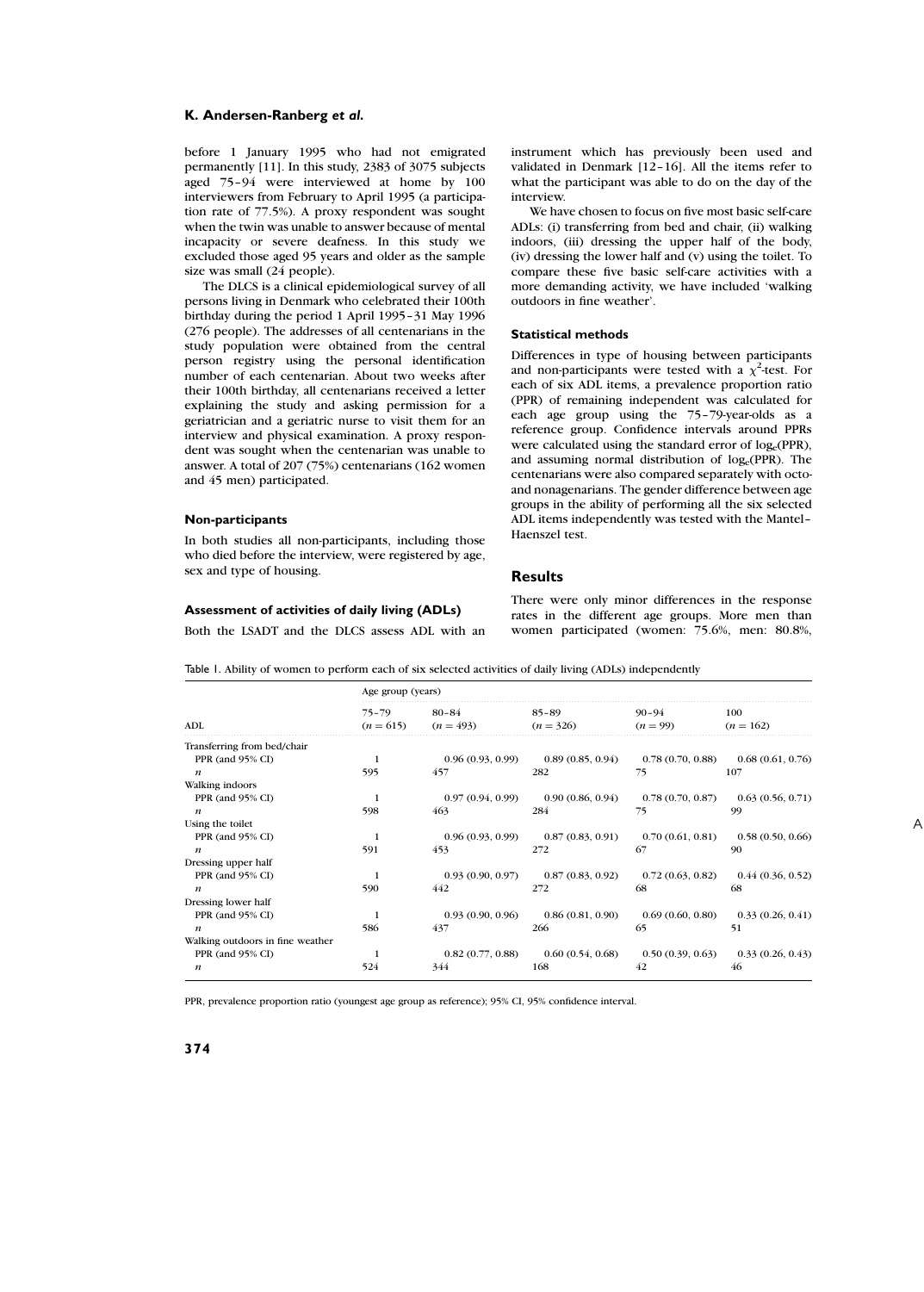|                                  | Age group (years)        |                          |                          |                         |                   |  |  |
|----------------------------------|--------------------------|--------------------------|--------------------------|-------------------------|-------------------|--|--|
| <b>ADL</b>                       | $75 - 79$<br>$(n = 358)$ | $80 - 84$<br>$(n = 291)$ | $85 - 89$<br>$(n = 168)$ | $90 - 94$<br>$(n = 30)$ | 100<br>$(n = 45)$ |  |  |
| Transferring from bed/chair      |                          |                          |                          |                         |                   |  |  |
| PPR (and 95% CI)                 | -1                       | 0.96(0.92, 1.00)         | 0.97(0.93, 1.02)         | 0.91(0.79, 1.05)        | 0.84(0.72, 0.97)  |  |  |
| $\boldsymbol{n}$                 | 342                      | 267                      | 156                      | 26                      | 36                |  |  |
| Walking indoors                  |                          |                          |                          |                         |                   |  |  |
| PPR (and 95% CI)                 | $\mathbf{1}$             | 0.96(0.92, 1.00)         | 0.98(0.94, 1.03)         | 0.94(0.83, 1.06)        | 0.83(0.72, 0.97)  |  |  |
| $\boldsymbol{n}$                 | 343                      | 268                      | 158                      | 27                      | 36                |  |  |
| Using the toilet                 |                          |                          |                          |                         |                   |  |  |
| PPR (and 95% CI)                 | -1                       | 0.97(0.93, 1.02)         | 0.95(0.90, 1.01)         | 0.89(0.75, 1.04)        | 0.78(0.65, 0.93)  |  |  |
| $\boldsymbol{n}$                 | 336                      | 266                      | 150                      | 25                      | 33                |  |  |
| Dressing upper half              |                          |                          |                          |                         |                   |  |  |
| PPR (and 95% CI)                 | -1                       | 0.96(0.92, 1.01)         | 0.95(0.89, 1.01)         | 0.90(0.77, 1.06)        | 0.62(0.49, 0.80)  |  |  |
| $\boldsymbol{n}$                 | 331                      | 259                      | 147                      | 25                      | 26                |  |  |
| Dressing lower half              |                          |                          |                          |                         |                   |  |  |
| PPR (and 95% CI)                 | $\mathbf{1}$             | 0.94(0.89, 1.00)         | 0.93(0.86, 0.99)         | 0.83(0.68, 1.02)        | 0.60(0.46, 0.79)  |  |  |
| $\boldsymbol{n}$                 | 329                      | 252                      | 143                      | 23                      | 25                |  |  |
| Walking outdoors in fine weather |                          |                          |                          |                         |                   |  |  |
| PPR (and 95% CI)                 | $\mathbf{1}$             | 0.88(0.82, 0.96)         | 0.81(0.73, 0.90)         | 0.63(0.45, 0.88)        | 0.63(0.47, 0.83)  |  |  |
| $\boldsymbol{n}$                 | 305                      | 219                      | 116                      | 16                      | 24                |  |  |

Table 2. Ability of men to perform each of six selected activities of daily living (ADLs) independently

PPR, prevalence proportion ratio (youngest age group as reference); 95% CI, 95% confidence interval.

 $P < 0.05$ ). There were only small and statistically insignificant differences in the proportion of people in nursing homes among participants and non-participants.

The proportions and PPRs of independence in each of six selected ADLs are given for both women (Table 1) and men (Table 2) within each age group. With advancing age a progressively lower proportion of women and men do each selected ADL item independently. The proportion was significantly



Figure 1. The proportions of men  $(\blacksquare)$  and women  $(\lozenge)$ , who are able to carry out all selected activities of daily living independently, within each age group.

lower ( $P < 0.05$ ) among centenarians compared to septua-, octo- and nonagenarians, except for centenarian men compared to nonagenarians: here the same pattern was observed, but the sample size was small. For each independently-performed ADL, women constituted a lower proportion than did men, and this proportional difference became more pronounced in advancing age groups.

The sex difference was even more marked in the ability to carry out all six selected ADLs independently, as shown in Figure 1. At ages 75–79 there was no difference in abilities between men and women, while there was a progressive and significant difference between sex in advancing age groups (Mantel– Haenszel test:  $P < 0.001$ ). At age 75-79, 84% of all women and 83% of all men were able to perform all six selected basic ADLs, while the corresponding numbers in centenarians were 20% and 44%.

## **Discussion**

In this cross-sectional study we found no evidence of a levelling-off in physical disability at the most extreme ages. On the contrary, we found a higher level of disability with increasing age, including centenarians. Furthermore, we found that the sex difference was most pronounced in centenarians.

Non-medical trained interviewers carried out the LSADT, while the DLCS used medically trained interviewers. However, this is unlikely to affect the result, because the measurement of basic ADL is robust [17]. The study benefited from a large sample size which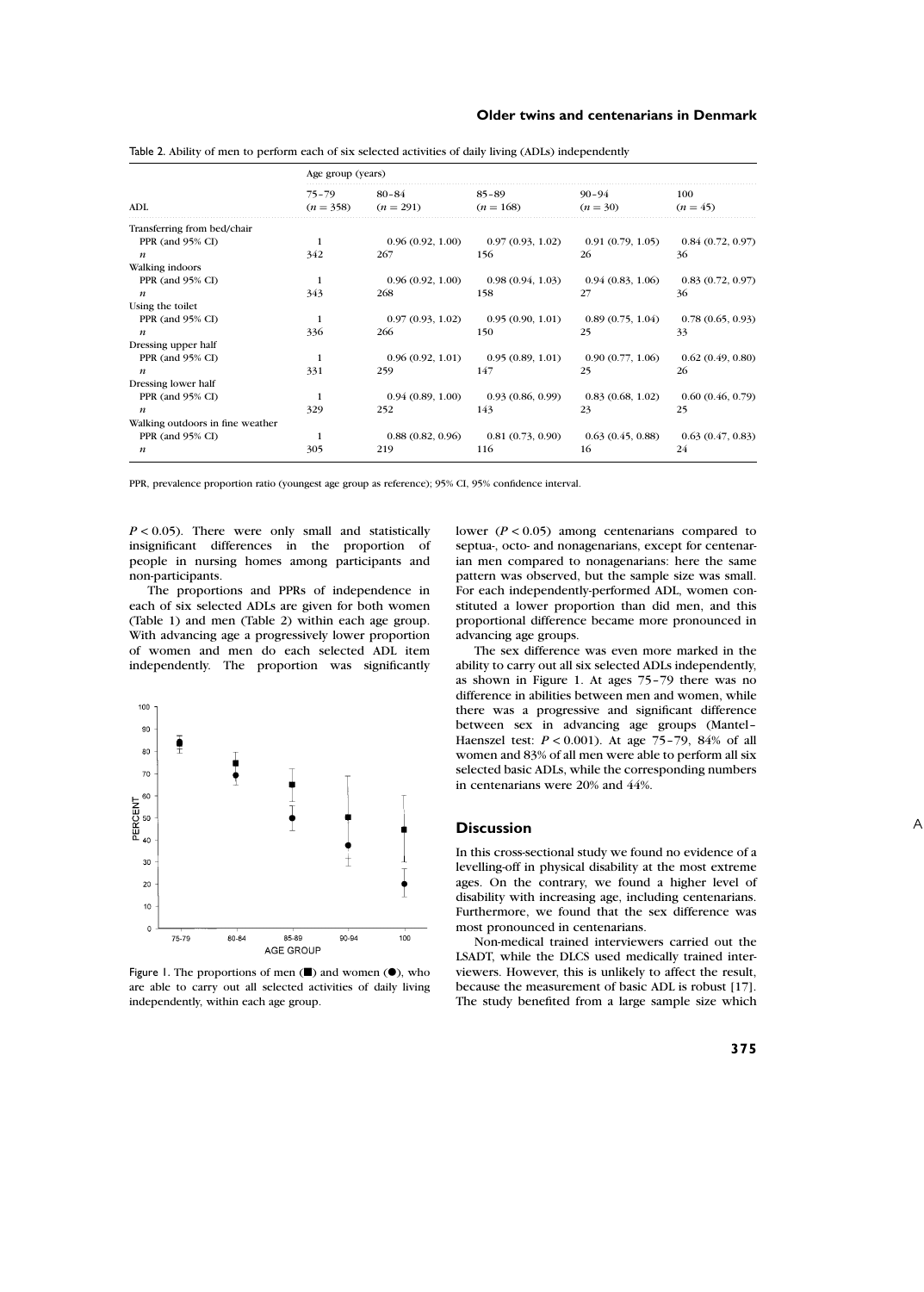included individuals at the most extreme ages. Furthermore, information on institutionalization suggests that the participants were representative of disability in the total population.

It has been suggested that twins have an increased incidence of certain conditions, such as cardiovascular and Alzheimer's disease, which could pose a potential threat to the validity of epidemiological research based on twins [18, 19]. However, most twin–singleton studies show that disease frequencies and mortality are similar in twins and singletons [20–22]. The Danish twin population is therefore likely to be representative of the general Danish population of elderly people in terms of health status and mortality.

The optimal way to evaluate changes in ADL capabilities with advancing age is by longitudinal study. But as only one in a hundred 80-year olds reaches the age of 100 [23, 24], a study of the oldest-old must include about 20 000 80-year-olds followed for 20 years to have a centenarian sample size comparable to ours.

Because our data are cross-sectional, we are not able to distinguish cohort from age effects. A cohort effect could explain part of the age differences in physical ability. However, in the Danish Glostrup Population Study [25], no significant difference in ADL capability was found between two 70-year-old cohorts, born 1894 and 1914, while there was a significant difference in cardiovascular risk factors, the younger cohort being healthier. In contrast, the National Long Term Care Survey, 1982–1994 [17] found a reduction in the age-standardized rates of disability among 5-year categories of  $65-95+$  year olds over 12 years [26].

Period effects may influence the ADL pattern observed, since there is evidence [2] that the decline in oldest-old mortality is primarily caused by period factors with immediate effects. If period effects, and maybe even cohort effects, are present perhaps centenarians of the future will be less disabled than today, when 51% are in nursing homes and 67% are not able to perform all basic ADLs.

Other studies have shown a marked sex difference in functional capability in favour of men. In the EPESE studies, there was a steeply increasing prevalence of ADL disability with increasing age, and women generally showed higher rates of disability than men beginning around age 75 [27]. However, this study was restricted to community dwellers, and the oldest were pooled together in one group of  $85+$  year olds. The Longitudinal Study of Physical Ability in the Oldest-Old [5], derived from The United States National Health Interview Survey, is also based on non-institutionalized subjects aged 80 or older. In this study Harris *et al.* found that a high level of physical ability was associated with good health and a low risk of morbidity and mortality, and men were more likely to remain at a high level of physical ability in a 2-year follow-up. They also

found that women consistently reported more difficulty with each physical activity.

Our data show that the sex difference in the ability of performing basic ADL independently becomes progressively larger as we move upwards in the age groups and is in sharp contrast with the better survival of women. This paradox has not yet been fully explained. A differential mortality leading to a surviving group of highly selected men could partly explain the better physical ability of the very old men. Another explanation of the increasing sex difference in the ability of performing basic ADLs could be the differences in muscle mass between men and women. Given that women are weaker and have smaller muscles than men [28], and that people with advancing age become less mobile and more inactive leading to accelerated muscle atrophy [29, 30], a threshold level for a minimum muscle mass requirement is reached earlier in women. This in turn further increases disability and a vicious cycle perpetuates [31], starting earlier in women. Perhaps if measures are taken to maintain basic physical abilities, the need for care could be reduced: even in very elderly people exercise training is a feasible and effective means of counteracting muscle weakness and physical frailty [32].

#### **Key points**

- Cross-sectional data on 3351 Danes aged 75 or older (including 276 centenarians) reveal that physical ability was significantly lower in centenarians than in octo- and septuagenarians.
- In the 75–79-year age group, 84% of all women and 83% of all men were able to perform all six selected basic activities of daily living independently, while the corresponding numbers among centenarians were 20% and 44%.
- Intervention against physical inactivity in elderly people may improve physical ability in extreme old age.

# **Acknowledgement**

This work was supported by The National Institute on Aging research grant NIA-PO1-AG08761 and The Danish Interdisciplinary Research Council.

## **References**

**1.** Vaupel JW, Carey JR, Christensen K *et al.* Biodemographic trajectories of longevity. Science 1998; 280: 855–60.

**2.** Kannisto V. Development of Oldest-Old Mortality, 1950–1990: evidence from 28 developed countries. Odense Monographs on Population Aging 1. Odense: Odense University Press, 1994.

**3.** Vaupel JW, Jeune B. The emergence and proliferation of